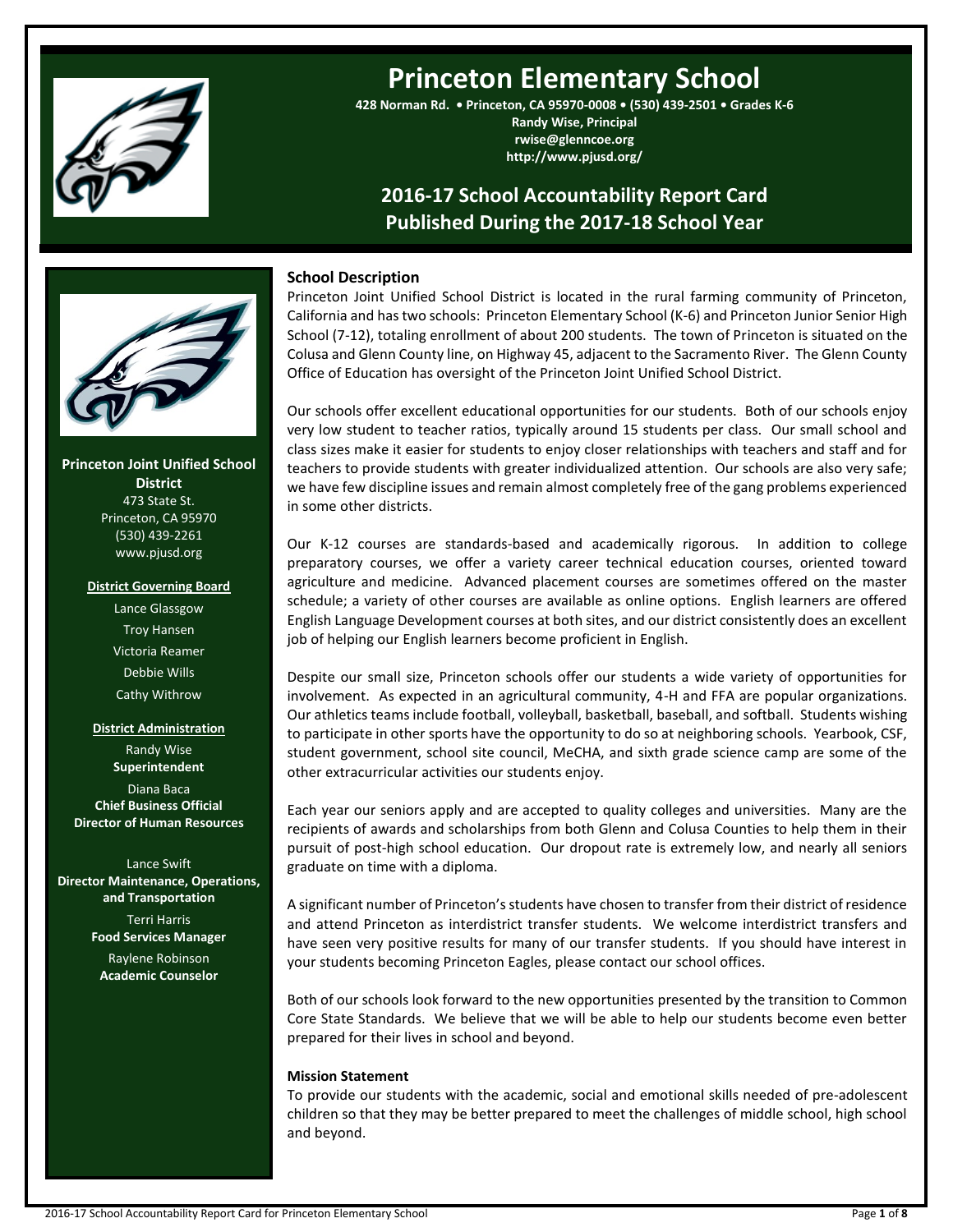## **About the SARC**

By February 1 of each year, every school in California is required by state law to publish a School Accountability Report Card (SARC). The SARC contains information about the condition and performance of each California public school. Under the Local Control Funding Formula (LCFF) all local educational agencies (LEAs) are required to prepare a Local Control and Accountability Plan (LCAP), which describes how they intend to meet annual school-specific goals for all pupils, with specific activities to address state and local priorities. Additionally, data reported in an LCAP is to be consistent with data reported in the SARC.

- For more information about SARC requirements, see the California Department of Education (CDE) SARC Web page at http://www.cde.ca.gov/ta/ac/sa/.
- For more information about the LCFF or LCAP, see the CDE LCFF Web page at http://www.cde.ca.gov/fg/aa/lc/.
- For additional information about the school, parents/guardians and community members should contact the school principal or the district office.

| 2016-17 Student Enrollment by Grade Level |                           |  |  |  |
|-------------------------------------------|---------------------------|--|--|--|
| <b>Grade Level</b>                        | <b>Number of Students</b> |  |  |  |
| Kindergarten                              | 10                        |  |  |  |
| Grade 1                                   | 4                         |  |  |  |
| Grade 2                                   | 6                         |  |  |  |
| Grade 3                                   | 13                        |  |  |  |
| Grade 4                                   | 10                        |  |  |  |
| Grade 5                                   | 16                        |  |  |  |
| Grade 6                                   | 13                        |  |  |  |
| <b>Total Enrollment</b>                   | 72                        |  |  |  |

| 2016-17 Student Enrollment by Group        |                                    |  |  |
|--------------------------------------------|------------------------------------|--|--|
| Group                                      | <b>Percent of Total Enrollment</b> |  |  |
| <b>Black or African American</b>           | 1.4                                |  |  |
| American Indian or Alaska Native           | 0                                  |  |  |
| Asian                                      | Ω                                  |  |  |
| <b>Filipino</b>                            | O                                  |  |  |
| <b>Hispanic or Latino</b>                  | 56.9                               |  |  |
| <b>Native Hawaiian or Pacific Islander</b> | Ω                                  |  |  |
| White                                      | 41.7                               |  |  |
| <b>Two or More Races</b>                   | n                                  |  |  |
| Socioeconomically Disadvantaged            | 73.6                               |  |  |
| <b>English Learners</b>                    | 26.4                               |  |  |
| <b>Students with Disabilities</b>          | 8.3                                |  |  |
| <b>Foster Youth</b>                        | 0                                  |  |  |

## **A. Conditions of Learning**

#### **State Priority: Basic**

The SARC provides the following information relevant to the State priority: Basic (Priority 1):

- Degree to which teachers are appropriately assigned and fully credentialed in the subject area and for the pupils they are teaching;
- Pupils have access to standards-aligned instructional materials; and
- School facilities are maintained in good repair.

| <b>Teacher Credentials</b>                         |       |         |           |  |  |
|----------------------------------------------------|-------|---------|-----------|--|--|
| <b>Princeton Elementary School</b>                 | 15-16 | $16-17$ | $17 - 18$ |  |  |
| <b>With Full Credential</b>                        | 5     | 6       | 4         |  |  |
| <b>Without Full Credential</b>                     | O     | O       | 1         |  |  |
| <b>Teaching Outside Subject Area of Competence</b> | O     | O       |           |  |  |
| <b>Princeton Joint Unified School District</b>     | 15-16 | $16-17$ | $17 - 18$ |  |  |
| <b>With Full Credential</b>                        |       |         | 12        |  |  |
| <b>Without Full Credential</b>                     |       |         | 1         |  |  |
| <b>Teaching Outside Subject Area of Competence</b> |       |         |           |  |  |

| <b>Teacher Misassignments and Vacant Teacher Positions at this School</b> |  |  |  |  |  |  |  |
|---------------------------------------------------------------------------|--|--|--|--|--|--|--|
| <b>Princeton Elementary School</b><br>15-16<br>$17 - 18$<br>16-17         |  |  |  |  |  |  |  |
| Teachers of English Learners                                              |  |  |  |  |  |  |  |
| Total Teacher Misassignments                                              |  |  |  |  |  |  |  |
| <b>Vacant Teacher Positions</b>                                           |  |  |  |  |  |  |  |

\* "Misassignments" refers to the number of positions filled by teachers who lack legal authorization to teach that grade level, subject area, student group, etc. Total Teacher Misassignments includes the number of Misassignments of Teachers of English Learners.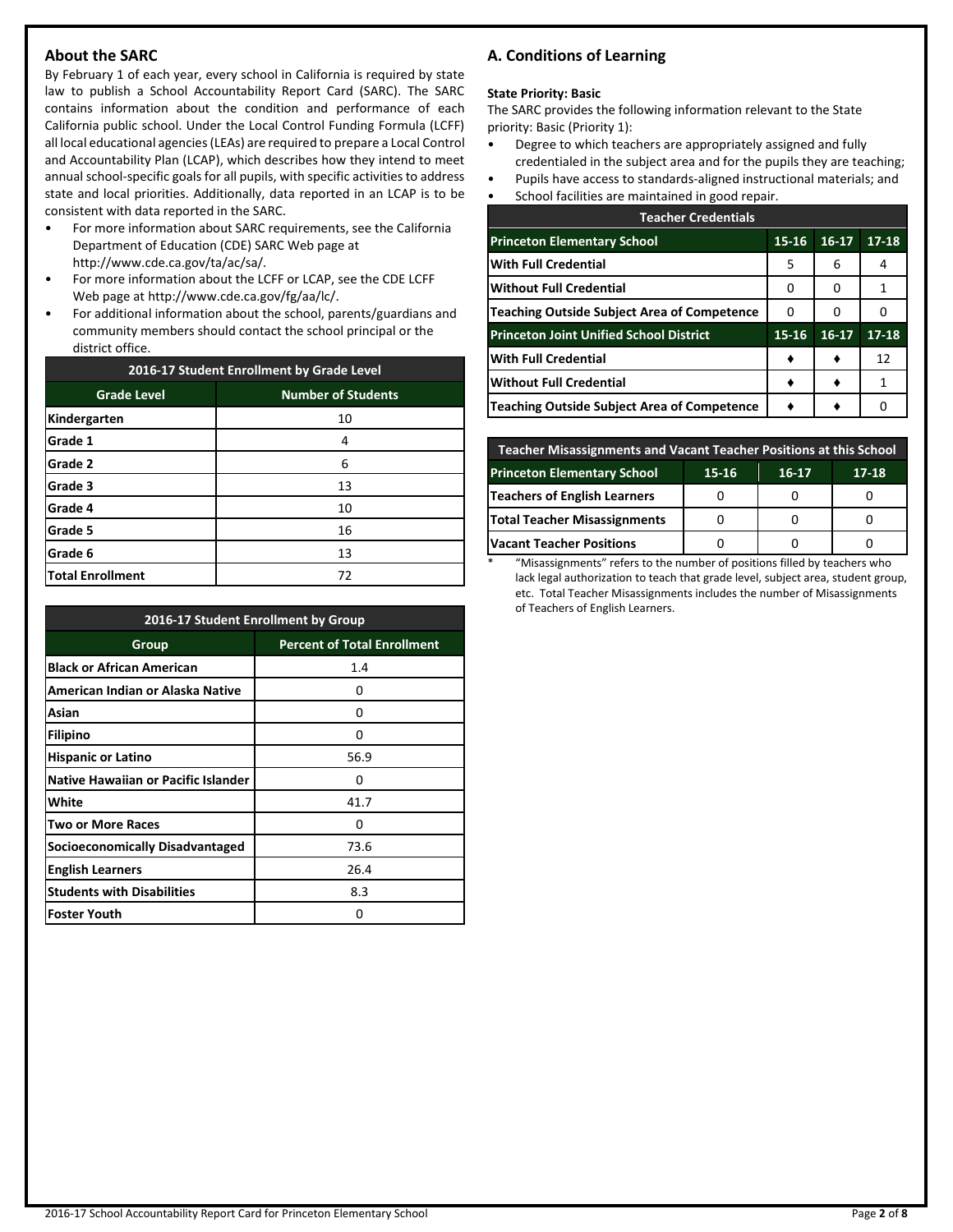| <b>Textbooks and Instructional Materials</b><br>Year and month in which data were collected: July 2016 |                                                                                                                                                      |           |  |  |  |
|--------------------------------------------------------------------------------------------------------|------------------------------------------------------------------------------------------------------------------------------------------------------|-----------|--|--|--|
| <b>Core Curriculum Area</b>                                                                            | <b>Textbooks and Instructional Materials/Year of Adoption</b>                                                                                        |           |  |  |  |
| <b>Reading/Language Arts</b>                                                                           | <b>Benchmark</b><br>The textbooks listed are from most recent adoption:<br>Percent of students lacking their own assigned textbook:                  | Yes<br>0% |  |  |  |
| <b>Mathematics</b>                                                                                     | Engage New York K-5 / CPM grade 6<br>The textbooks listed are from most recent adoption:<br>Percent of students lacking their own assigned textbook: | Yes<br>0% |  |  |  |
| <b>Science</b>                                                                                         | <b>Holt Science</b><br>The textbooks listed are from most recent adoption:<br>Percent of students lacking their own assigned textbook:               | No<br>0%  |  |  |  |
| <b>History-Social Science</b>                                                                          | California Reflections K-6<br>The textbooks listed are from most recent adoption:<br>Percent of students lacking their own assigned textbook:        | No<br>0%  |  |  |  |
| <b>Health</b>                                                                                          | Wonders<br>The textbooks listed are from most recent adoption:<br>Percent of students lacking their own assigned textbook:                           | No<br>0%  |  |  |  |

Note: Cells with N/A values do not require data.

### **School Facility Conditions and Planned Improvements (Most Recent Year)**

The District takes great efforts to ensure that all schools are clean, safe, and functional through proper facilities maintenance and campus supervision. Ongoing maintenance and campus improvements ensure facilities remain up to date and provide adequate space for students and staff. District maintenance and site custodial staff ensures that the repairs necessary to keep the school in good condition are completed in a timely manner. A work order process is used by school and district staff to communicate non-routine maintenance requests. Every morning before school begins the custodian inspects facilities for safety hazards or other conditions that need attention prior to students and staff entering school grounds. One custodian is assigned to Princeton Elementary.

The custodians are responsible for:

- **•** Groundskeeping
- Restrooms
- Cafeteria Cleanup/Setup
- Office Area Cleaning

Restrooms are checked throughout the day for cleanliness and subsequently cleaned as needed. The Director of Maintenance and Operations communicates daily with the Superintendent and custodial staff concerning maintenance and school safety issues.

The district Director of Maintenance & Operations does an annual inspection of all sites in accordance with Education Code §17592.72(c) (1). The inspection tool is on file and available for review at the district office.

| <b>School Facility Good Repair Status (Most Recent Year)</b><br>Year and month in which data were collected: 12/18/17 |      |                      |      |                                |  |  |
|-----------------------------------------------------------------------------------------------------------------------|------|----------------------|------|--------------------------------|--|--|
|                                                                                                                       |      | <b>Repair Status</b> |      | <b>Repair Needed and</b>       |  |  |
| <b>System Inspected</b>                                                                                               | Good | Fair                 | Poor | <b>Action Taken or Planned</b> |  |  |
| Systems:<br>Gas Leaks, Mechanical/HVAC, Sewer                                                                         | X    |                      |      |                                |  |  |
| Interior:<br><b>Interior Surfaces</b>                                                                                 | Χ    |                      |      |                                |  |  |
| <b>Cleanliness:</b><br>Overall Cleanliness, Pest/Vermin Infestation                                                   | x    |                      |      |                                |  |  |
| Electrical:<br>Electrical                                                                                             | X    |                      |      |                                |  |  |
| <b>Restrooms/Fountains:</b><br>Restrooms, Sinks/ Fountains                                                            | x    |                      |      |                                |  |  |
| Safety:<br>Fire Safety, Hazardous Materials                                                                           | X    |                      |      |                                |  |  |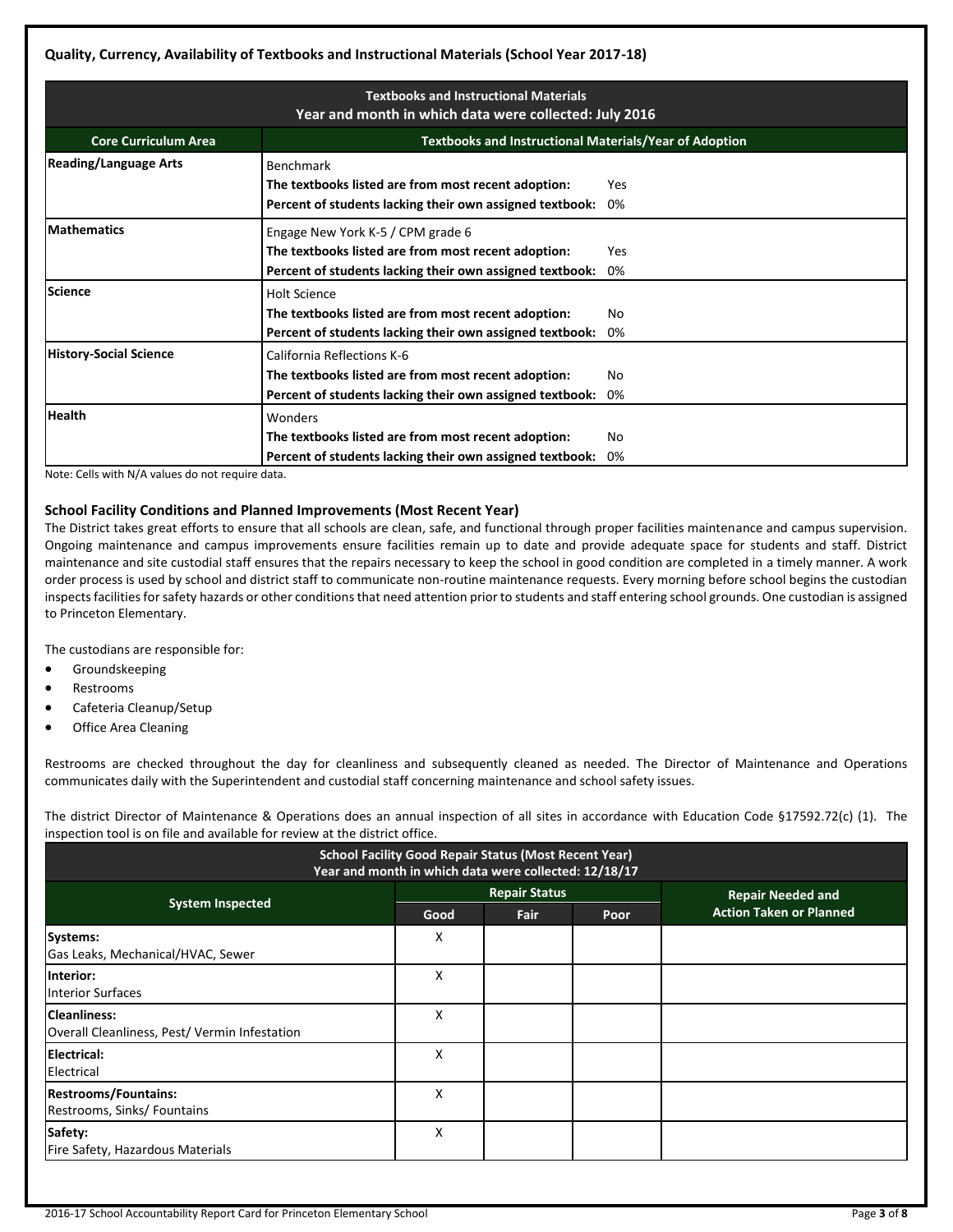| <b>School Facility Good Repair Status (Most Recent Year)</b><br>Year and month in which data were collected: 12/18/17 |                  |                   |                      |             |                                                      |  |  |
|-----------------------------------------------------------------------------------------------------------------------|------------------|-------------------|----------------------|-------------|------------------------------------------------------|--|--|
|                                                                                                                       |                  |                   | <b>Repair Status</b> |             | <b>Repair Needed and</b>                             |  |  |
| <b>System Inspected</b>                                                                                               | Good             |                   | Fair                 | Poor        | <b>Action Taken or Planned</b>                       |  |  |
| <b>Structural:</b><br>Structural Damage, Roofs                                                                        | X                |                   |                      |             | SPARK building roof to be upgraded in<br>near future |  |  |
| External:<br>Playground/School Grounds, Windows/ Doors/Gates/Fences                                                   | X                |                   |                      |             |                                                      |  |  |
| <b>Overall Rating</b>                                                                                                 | <b>Exemplary</b> | Good              | Fair                 | <b>Poor</b> |                                                      |  |  |
|                                                                                                                       |                  | $\checkmark$<br>∧ |                      |             |                                                      |  |  |

### **B. Pupil Outcomes**

#### **State Priority: Pupil Achievement**

The SARC provides the following information relevant to the State priority: Pupil Achievement (Priority 4):

- Statewide assessments (i.e., California Assessment of Student Performance and Progress [CAASPP] System, which includes the Smarter Balanced Summative Assessments for students in the general education population and the California Alternate Assessments [CAAs] for English language arts/literacy [ELA] and mathematics given in grades three through eight and grade eleven. The CAAs have replaced the California Alternate Performance Assessment [CAPA] for ELA and mathematics, which were eliminated in 2015. Only eligible students may participate in the administration of the CAAs. CAA items are aligned with alternate achievement standards, which are linked with the Common Core State Standards [CCSS] for students with significant cognitive disabilities); and
- The percentage of students who have successfully completed courses that satisfy the requirements for entrance to the University of California and the California State University, or career technical education sequences or programs of study

| 2016-17 CAASPP Results for All Students |                                                                                       |               |                 |              |       |       |  |  |
|-----------------------------------------|---------------------------------------------------------------------------------------|---------------|-----------------|--------------|-------|-------|--|--|
|                                         | Percent of Students Meeting or Exceeding the State Standards<br>$(grades 3-8 and 11)$ |               |                 |              |       |       |  |  |
| <b>Subject</b>                          |                                                                                       | <b>School</b> | <b>District</b> | <b>State</b> |       |       |  |  |
|                                         | 15-16                                                                                 | $16-17$       | 15-16           | $16 - 17$    | 15-16 | 16-17 |  |  |
| lela                                    | 15                                                                                    | 29            | 30              | 41           | 48    | 48    |  |  |
| Math                                    | 20                                                                                    | 45            | 26              | 35           | 36    | 37    |  |  |

Percentages are not calculated when the number of students tested is ten or less, either because the number of students in this category is too small for statistical accuracy or to protect student privacy.

| <b>CAASPP Test Results in Science for All Students</b> |                                                                                                            |       |       |           |       |       |  |
|--------------------------------------------------------|------------------------------------------------------------------------------------------------------------|-------|-------|-----------|-------|-------|--|
|                                                        | <b>Percent of Students Scoring at Proficient or Advanced</b><br>(meeting or exceeding the state standards) |       |       |           |       |       |  |
| <b>Subject</b>                                         | <b>District</b><br><b>School</b><br><b>State</b>                                                           |       |       |           |       |       |  |
|                                                        | 14-15                                                                                                      | 15-16 | 14-15 | $15 - 16$ | 14-15 | 15-16 |  |
| Science                                                | 16                                                                                                         | 42    | 60    | 40        | 60    | 56    |  |

Note: Science test results include California Standards Tests (CSTs), California Modified Assessment (CMA), and California Alternate Performance Assessment (CAPA) in grades five, eight, and ten.

Note: Scores are not shown when the number of students tested is ten or less, either because the number of students in this category is too small for statistical accuracy or to protect student privacy.

Note: The 2016-17 data are not available. The California Department of Education is developing a new science assessment based on the Next Generation Science Standards for California Public Schools (CA NGSS). The new California Science Test (CAST) was piloted in spring 2017. The CST and CMA for Science will no longer be administered.

| Grade | 2016-17 Percent of Students Meeting Fitness Standards<br>4 of 6<br>$5$ of 6<br>6 of 6 |     |     |  |  |  |  |
|-------|---------------------------------------------------------------------------------------|-----|-----|--|--|--|--|
| Level |                                                                                       |     |     |  |  |  |  |
|       | 43.8                                                                                  | 6.2 | 6.2 |  |  |  |  |

Percentages are not calculated when the number of students tested is ten or less, either because the number of students in this category is too small for statistical accuracy or to protect student privacy.

| 2015-16 CAASPP Results by Student Group<br>Science (grades 5, 8, and 10) |                           |                   |                            |                               |  |  |  |
|--------------------------------------------------------------------------|---------------------------|-------------------|----------------------------|-------------------------------|--|--|--|
|                                                                          | <b>Number of Students</b> |                   | <b>Percent of Students</b> |                               |  |  |  |
| Group                                                                    | <b>Enrolled</b>           | with Valid Scores | w/ Valid Scores            | <b>Proficient or Advanced</b> |  |  |  |
| All Students                                                             | 14                        | 12                | 85.7                       | 41.7                          |  |  |  |
| Socioeconomically Disadvantaged                                          | 12                        | 10                | 83.3                       | 30.0                          |  |  |  |

Science test results include CSTs, CMA, and CAPA in grades five, eight, and ten. The "Proficient or Advanced" is calculated by taking the total number of students who scored at Proficient or Advanced on the science assessment divided by the total number of students with valid scores. Scores are not shown when the number of students tested is ten or less, either because the number of students in this category is too small for statistical accuracy or to protect student privacy.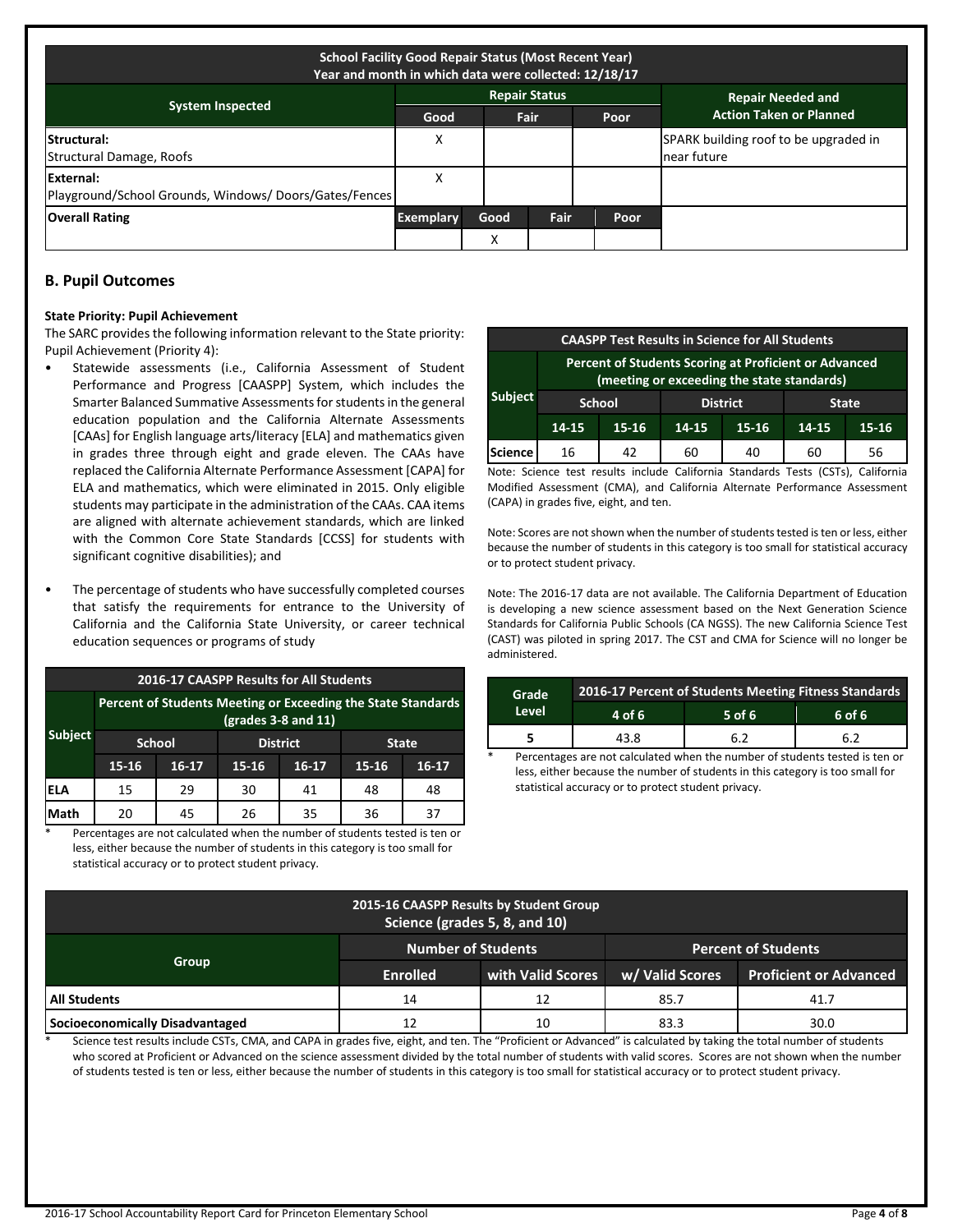| School Year 2016-17 CAASPP Assessment Results - English Language Arts (ELA)<br>Disaggregated by Student Groups, Grades Three through Eight and Eleven |                                   |                                |                                 |                                          |  |  |
|-------------------------------------------------------------------------------------------------------------------------------------------------------|-----------------------------------|--------------------------------|---------------------------------|------------------------------------------|--|--|
| <b>Student Group</b>                                                                                                                                  | <b>Total</b><br><b>Enrollment</b> | <b>Number</b><br><b>Tested</b> | <b>Percent</b><br><b>Tested</b> | <b>Percent</b><br><b>Met or Exceeded</b> |  |  |
| <b>All Students</b>                                                                                                                                   | 52                                | 51                             | 98.08                           | 29.41                                    |  |  |
| Male                                                                                                                                                  | 31                                | 30                             | 96.77                           | 26.67                                    |  |  |
| Female                                                                                                                                                | 21                                | 21                             | 100                             | 33.33                                    |  |  |
| <b>Hispanic or Latino</b>                                                                                                                             | 30                                | 30                             | 100                             | 23.33                                    |  |  |
| <b>White</b>                                                                                                                                          | 22                                | 21                             | 95.45                           | 38.1                                     |  |  |
| Socioeconomically Disadvantaged                                                                                                                       | 38                                | 38                             | 100                             | 21.05                                    |  |  |
| <b>English Learners</b>                                                                                                                               | 25                                | 25                             | 100                             | 20                                       |  |  |
| <b>Students with Disabilities</b>                                                                                                                     |                                   |                                |                                 |                                          |  |  |

Note: ELA test results include the Smarter Balanced Summative Assessment and the CAA. The "Percent Met or Exceeded" is calculated by taking the total number of students who met or exceeded the standard on the Smarter Balanced Summative Assessment plus the total number of students who met the standard (i.e., achieved Level 3–Alternate) on the CAAs divided by the total number of students who participated in both assessments.

Note: Double dashes (--) appear in the table when the number of students is ten or less, either because the number of students in this category is too small for statistical accuracy or to protect student privacy.

Note: The number of students tested includes all students who participated in the test whether they received a score or not; however, the number of students tested is not the number that was used to calculate the achievement level percentages. The achievement level percentages are calculated using only students who received scores.

| School Year 2016-17 CAASPP Assessment Results - Mathematics<br>Disaggregated by Student Groups, Grades Three through Eight and Eleven |                                   |                                |                          |                                   |  |  |
|---------------------------------------------------------------------------------------------------------------------------------------|-----------------------------------|--------------------------------|--------------------------|-----------------------------------|--|--|
| <b>Student Group</b>                                                                                                                  | <b>Total</b><br><b>Enrollment</b> | <b>Number</b><br><b>Tested</b> | Percent<br><b>Tested</b> | Percent<br><b>Met or Exceeded</b> |  |  |
| <b>All Students</b>                                                                                                                   | 52                                | 51                             | 98.08                    | 45.1                              |  |  |
| Male                                                                                                                                  | 31                                | 30                             | 96.77                    | 53.33                             |  |  |
| Female                                                                                                                                | 21                                | 21                             | 100                      | 33.33                             |  |  |
| <b>Hispanic or Latino</b>                                                                                                             | 30                                | 30                             | 100                      | 36.67                             |  |  |
| White                                                                                                                                 | 22                                | 21                             | 95.45                    | 57.14                             |  |  |
| <b>Socioeconomically Disadvantaged</b>                                                                                                | 38                                | 38                             | 100                      | 39.47                             |  |  |
| <b>English Learners</b>                                                                                                               | 25                                | 25                             | 100                      | 32                                |  |  |
| <b>Students with Disabilities</b>                                                                                                     |                                   |                                |                          |                                   |  |  |

Note: Mathematics test results include the Smarter Balanced Summative Assessment and the CAA. The "Percent Met or Exceeded" is calculated by taking the total number of students who met or exceeded the standard on the Smarter Balanced Summative Assessment plus the total number of students who met the standard (i.e., achieved Level 3–Alternate) on the CAAs divided by the total number of students who participated in both assessments.

Note: Double dashes (--) appear in the table when the number of students is ten or less, either because the number of students in this category is too small for statistical accuracy or to protect student privacy.

Note: The number of students tested includes all students who participated in the test whether they received a score or not; however, the number of students tested is not the number that was used to calculate the achievement level percentages. The achievement level percentages are calculated using only students who received scores.

## **C. Engagement**

#### **State Priority: Parental Involvement**

- The SARC provides the following information relevant to the State priority: Parental Involvement (Priority 3):
- Efforts the school district makes to seek parent input in making decisions for the school district and each schoolsite.

#### **Opportunities for Parental Involvement (School Year 2017-18)**

Parents are encouraged to become involved in the school by volunteering in the classroom, participating in a decision-making group, or simply attending school events. Parents can stay informed on upcoming events and school activities through the school web site, the school marquee, and flyers. Contact the school secretaries at (530) 439-2501 for more information on how to become involved in your child's school.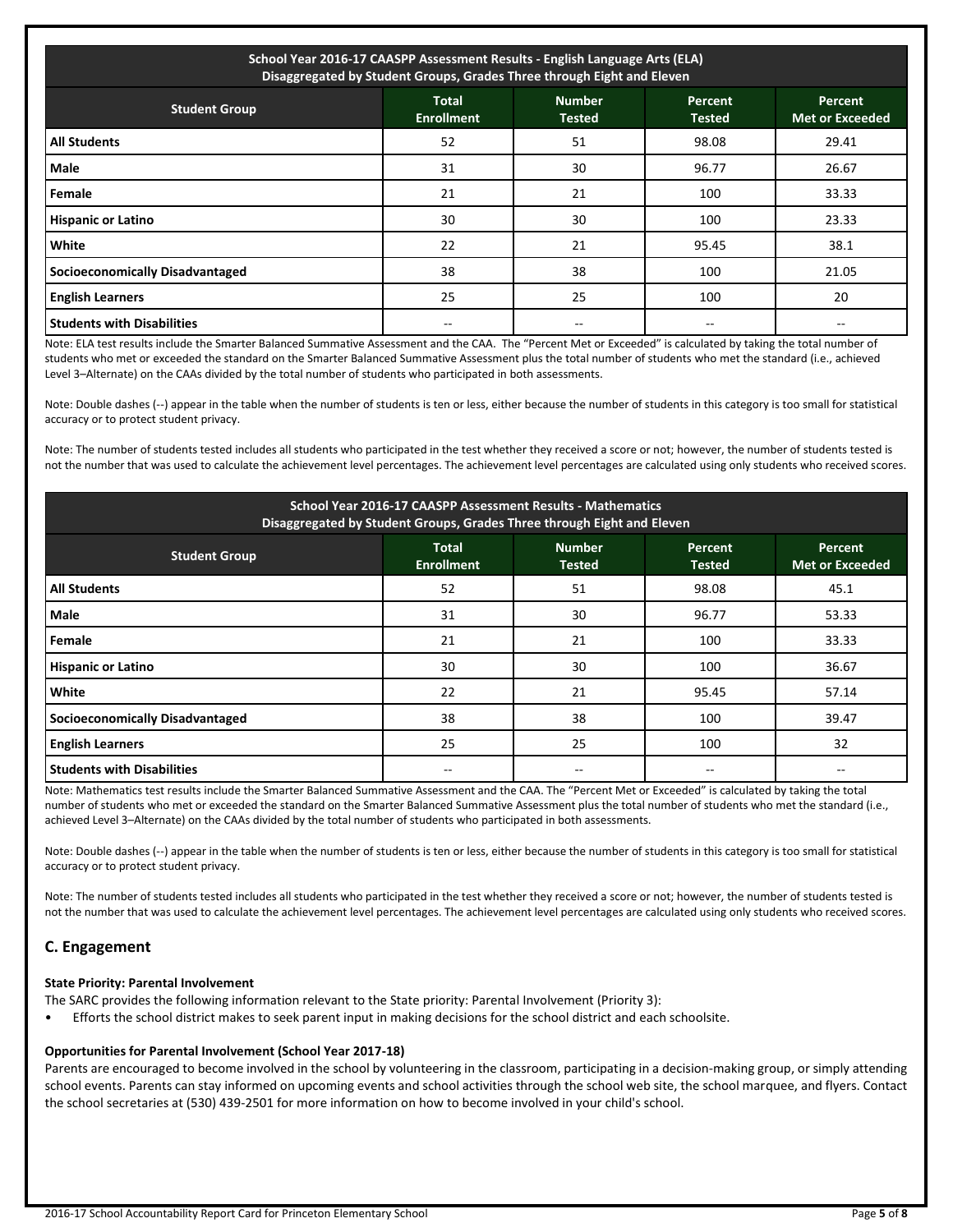Opportunities to be Involved:

- School Site Council
- Classroom Helper
- Chaperone
- Fundraising Committees
- Focus Groups
- Winter Program
- Fall Pumpkin Carnival
- Migrant Parent Advisory Committee
- School Activities
- Back to School Night
- Open House
- Class Community Project Activities
- Field trips

## **State Priority: School Climate**

The SARC provides the following information relevant to the State priority: School Climate (Priority 6):

- Pupil suspension rates;
- Pupil expulsion rates; and
- Other local measures on the sense of safety.

## **School Safety Plan**

The School Safety Plan is reviewed, updated, and discussed with school faculty annually. The plan establishes and defines procedures/guidelines for the safe and orderly response to earthquakes, fires, floods, intruders, and other emergency disasters. It outlines the protocol for teachers and staff, including the use of telephone trees. The Safety Plan also contains the numbers for each agency that should be contacted in the event of an emergency. To prepare our students and staff for potential disasters and in according law, all schools in the Princeton Joint Unified School District routinely participate in simulated emergency preparedness drills. Each year, there are safety checks by the Fire Marshall as well as by our insurance carrier. The District is mandated to correct any safety deficiencies. We do all we can to ensure the safety of our students, staff, and community at large. To ensure safety on campus, teachers and administrators monitor appropriate behavior. To ensure that all people are authorized to be on school property all visitors must sign in when entering the campus. Our student discipline handbook is updated annually and shared with each student at the beginning of each school year. This helps to ensure that all students are aware of behavior expectations and consequences; a copy is mailed home to all parents/guardians. The District offers first aid training each year.

For more information about how parents can receive more information, or to view the School Safety Plan, contact the District Office at 530-439-2261.

| <b>Suspensions and Expulsions</b> |         |         |         |  |  |
|-----------------------------------|---------|---------|---------|--|--|
| <b>School</b>                     | 2014-15 | 2015-16 | 2016-17 |  |  |
| <b>Suspensions Rate</b>           |         |         |         |  |  |
| <b>Expulsions Rate</b>            |         |         |         |  |  |
| <b>District</b>                   | 2014-15 | 2015-16 | 2016-17 |  |  |
| <b>Suspensions Rate</b>           |         |         |         |  |  |
| <b>Expulsions Rate</b>            |         |         |         |  |  |
| <b>State</b>                      | 2014-15 | 2015-16 | 2016-17 |  |  |
| <b>Suspensions Rate</b>           |         |         |         |  |  |
| <b>Expulsions Rate</b>            |         |         |         |  |  |

## **D. Other SARC Information**

The information in this section is required to be in the SARC but is not included in the state priorities for LCFF.

| 2017-18 Federal Intervention Program                       |               |                 |  |  |  |
|------------------------------------------------------------|---------------|-----------------|--|--|--|
| <b>Indicator</b>                                           | <b>School</b> | <b>District</b> |  |  |  |
| <b>Program Improvement Status</b>                          | Not in PI     | Not In PI       |  |  |  |
| <b>First Year of Program Improvement</b>                   |               |                 |  |  |  |
| Year in Program Improvement                                |               |                 |  |  |  |
| Number of Schools Currently in Program Improvement         | 0             |                 |  |  |  |
| <b>Percent of Schools Currently in Program Improvement</b> |               |                 |  |  |  |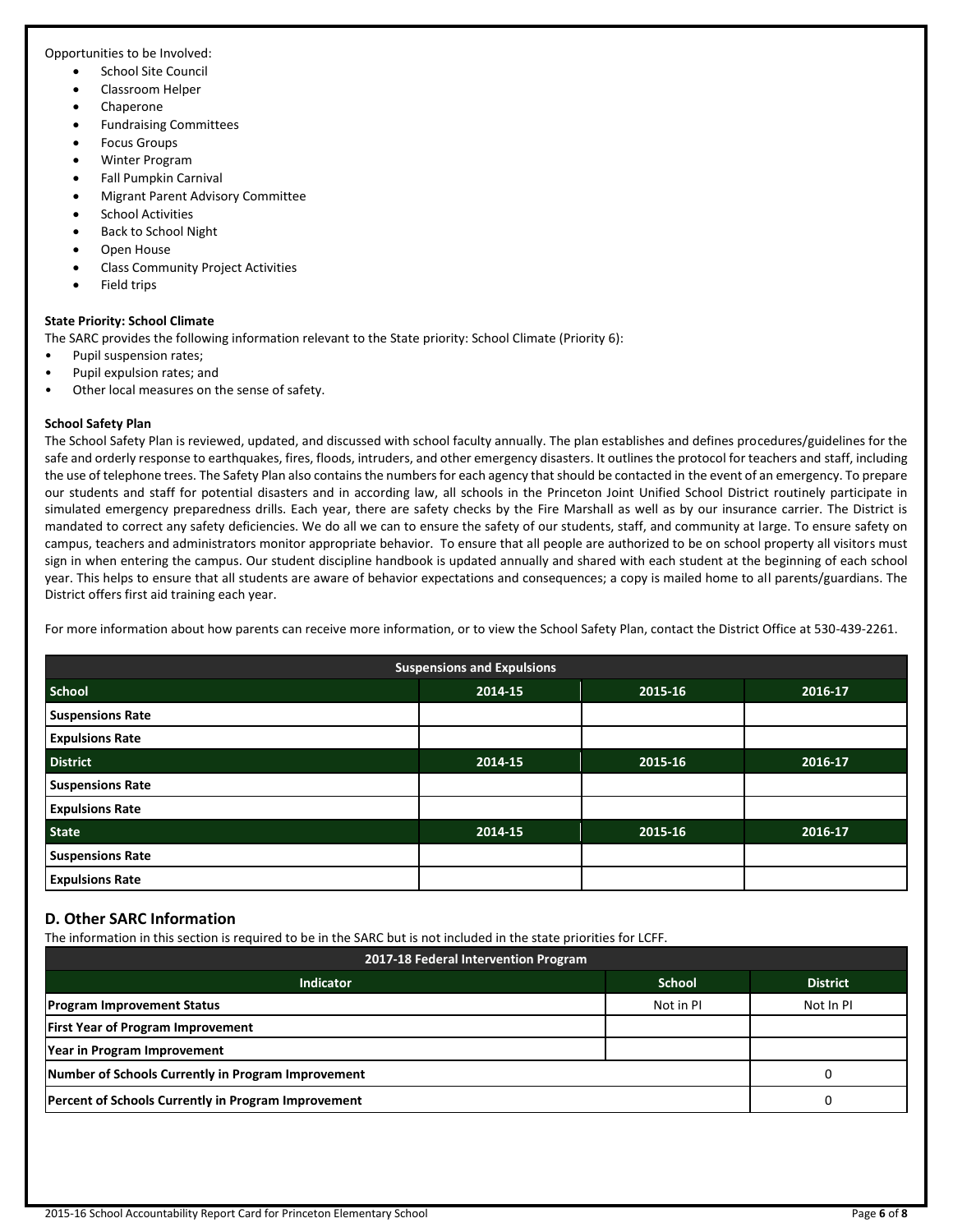| Academic Counselors and Other Support Staff at this School<br><b>Number of Full-Time Equivalent (FTE)</b> |     |  |  |  |
|-----------------------------------------------------------------------------------------------------------|-----|--|--|--|
|                                                                                                           |     |  |  |  |
| <b>Counselor (Social/Behavioral or Career Development)</b>                                                |     |  |  |  |
| Library Media Teacher (Librarian)                                                                         |     |  |  |  |
| Library Media Services Staff (Paraprofessional)                                                           | .5  |  |  |  |
| Psychologist                                                                                              |     |  |  |  |
| <b>Social Worker</b>                                                                                      |     |  |  |  |
| <b>Nurse</b>                                                                                              |     |  |  |  |
| <b>Speech/Language/Hearing Specialist</b>                                                                 |     |  |  |  |
| <b>Resource Specialist</b>                                                                                |     |  |  |  |
| Other                                                                                                     |     |  |  |  |
| Average Number of Students per Staff Member                                                               |     |  |  |  |
| <b>Academic Counselor</b>                                                                                 | 280 |  |  |  |

One Full Time Equivalent (FTE) equals one staff member working full time; one FTE could also represent two staff members who each work 50 percent of full time.

| Average Class Size and Class Size Distribution (Elementary) |         |                              |         |       |  |       |                                                                         |  |  |  |  |  |
|-------------------------------------------------------------|---------|------------------------------|---------|-------|--|-------|-------------------------------------------------------------------------|--|--|--|--|--|
|                                                             |         | <b>Number of Classrooms*</b> |         |       |  |       |                                                                         |  |  |  |  |  |
| <b>Average Class Size</b><br>Grade                          |         | $1 - 20$                     |         | 21-32 |  | $33+$ |                                                                         |  |  |  |  |  |
|                                                             | 2014-15 | 2015-16                      | 2016-17 |       |  |       | 2014-15 2015-16 2016-17 2014-15 2015-16 2016-17 2014-15 2015-16 2016-17 |  |  |  |  |  |
| К                                                           | 3       |                              | 14      | 1     |  |       |                                                                         |  |  |  |  |  |
|                                                             |         |                              |         |       |  |       |                                                                         |  |  |  |  |  |
|                                                             | 17      | 12                           | 12      |       |  |       |                                                                         |  |  |  |  |  |
| 3                                                           | 13      |                              |         |       |  |       |                                                                         |  |  |  |  |  |
| 4                                                           | 13      | 14                           |         |       |  |       |                                                                         |  |  |  |  |  |
| 5                                                           |         | 13                           | 25      |       |  |       |                                                                         |  |  |  |  |  |
| 6                                                           | 21      | 11                           | 9       |       |  |       | -1                                                                      |  |  |  |  |  |

Number of classes indicates how many classes fall into each size category (a range of total students per class).

## **Professional Development provided for Teachers**

Training and curriculum development activities at Princeton Elementary have focused on the California State Content Standards and Frameworks; they are now shifting to a focus on Common Core Standards and Next Generation Science Standards. Professional development activities support adoption of new curriculum, language arts and math curricula, and alignment of curriculum to content standards. Decisions concerning selection of staff development activities are performed by the principal using tools such as teacher input, state assessment results and data analysis to determine the areas in which additional teacher training may enhance classroom instruction and increase student achievement levels. Princeton Elementary continues to offer three (3) paid in-service days annually for staff development. These days are focused on the improvement of student achievement and the development of safe schools. The district also offers ongoing support to new teachers through BTSA (Beginning Teacher Assessment and Support), and all teachers are highly encouraged to attend professional workshops and conferences to hone their skills. The district also devotes up to six (6) minimum days that are for collaboration purposes and/or staff development. Classified support staff receives job-related training from department supervisors and the Glenn County Office of Education. Classified employees are also encouraged to seek outside staff development opportunities to enhance job proficiency.